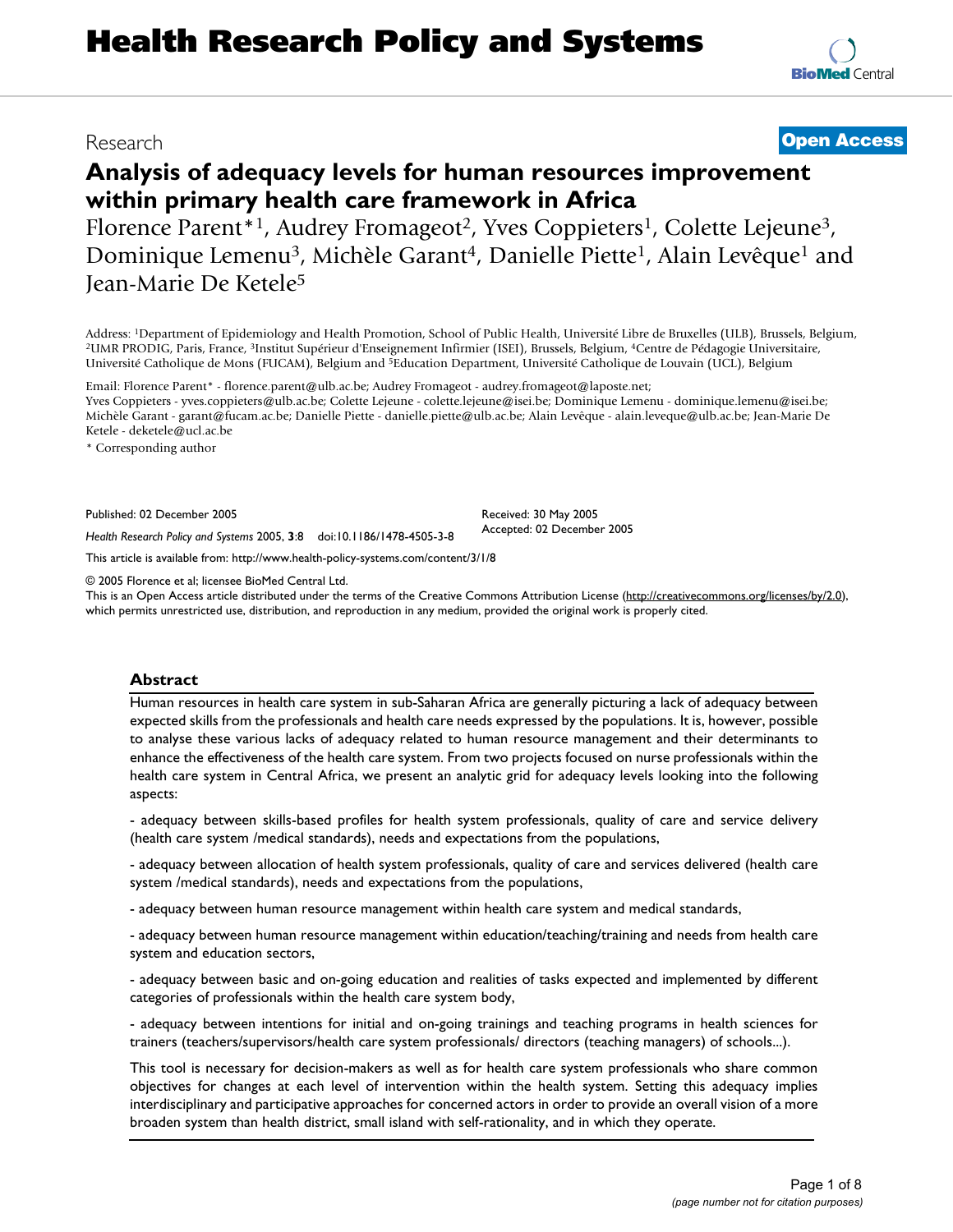# **Introduction**

The organization of health systems in sub-Saharan Africa is, more than elsewhere, born in close connection with the establishment of political and territorial structures, initially within the colonial framework, then within the building of independent States [1,2]. Since 1980s, the economic and financial crisis of several States is marked by their disinvestments in the development and planning of programs associated with the promotion decentralization models [3]. Inspired by WHO taken over by the World Bank in 1990s, the systems of care are organized at the base, within and around Health districts liased with "minimum and complementary packages for care" to provide better answers to populations' requests [4]. Within this framework, many questions persist concerning improvement of medical systems, focused mainly if not exclusively, on financial and organizational techniques. In view of these persistent inefficiencies, priorities for medical actions in sub-Saharan Africa usually reinforce mechanistic approaches where an overall vision of the whole situation is eluded in favour of an approach covering separately different operational sectors in the fields of planning, training, implementation and evaluation.

The management of human resources in health more often participates to the sustainability of an "inhospitable medicine" in Africa [5]. It is however a recent stake in the rich as well as in the poor countries [6]. Within health systems, it represents health care implementation. It questions practices, their findings and efficiencies in the heart of interactions between various actors concerned: professionals and populations. Since 1990s, it remains an object of increasing concern of works and thoughts on improvement of the effectiveness of health care structures [7]. The case studies are becoming more sensitive on human resources and their management in the health systems, especially in Africa [8,9] where, more than elsewhere, the quality of care seems to be lacking, in the actions as well as in the perceptions from the populations who have poorly recourse to it [10,11].

In sub-Saharan Africa, actors and observers agree in recognizing the discordances and inefficiency of health care practices while intensifying many national programs for building human resources' capacity. These projects, however, rarely adopt a global approach to needs and roles for health care professionals relocated in all sectors of interventions such as medical, educational or planning. In this article, we underline the need to consider health care professionals in their interactions with all the actors in the health environment in one area at a given time. These stakes are translated early in the 21st Century by a redefinition of the organization of health districts around their human resources. This public health objective is at the core basis of projects and action plans aiming particularly at a better adequacy between on the one hand the offer of on-going training (specific and on-the-job training) or initial (initial training curriculum), and, on the other hand, expectations from health care professionals as well as the needs for the populations.

The approach on organization of health care systems in Africa by its human resources management supposes the assertion of new frameworks of analysis and extended action to political, sociological, educational and motivational dimensions. Discussion on human resources management appears then in all the complexity of its multifactorial dimensions using not only the health objects for which these resources exist, but also areas of training, planning and sociological determinants related to actors' behaviours. If approaches in more systemic terms of health districts and their actors have already been initiated [12], the consideration of links between these various dimensions still remains insufficient.

The article defines in an original way these multi-factorial and multi-level links corresponding to levels of adequacies or organizational inadequacies, determinants from the coherence and effectiveness of health care systems in sub-Saharan Africa. It recommends a new framework of analysis and understanding of these forms of (in)adequacy on human resources' management in relation to expected competences from professionals and the needs for the populations. Planning this conceptual framework based on field works in Democratic Republic of Congo (DRC) and in Rwanda plays a role in improving medical systems, in general, and structuring primary health care in particular.

# **Methods**

### *Development of the conceptual framework*

Thinking on human resources in the health sector in sub-Saharan Africa leads to develop adapted tools. The first step consists in context-oriented human resources and their management within the entire health system and its actors, internally as well as externally. As recent works remind it, for the comprehension of the social world, to extract any element from its context is eminently dangerous. In fact we face a health system in which it becomes essential to replace all interrogations about the place and role of the professionals [11]. The human resource management should be relocated within the entire aspects of the organizational modalities and improvement of medical systems (States' policies to staffs and populations of therapeutic practices and their initial trainings) to provide answers to recurring interrogations which raise concern and difficulties to obtain quantitative and qualitative adequacies for health care professionals with the needs of objective and perceived care for the populations. This questioning is not added to many explanations on dys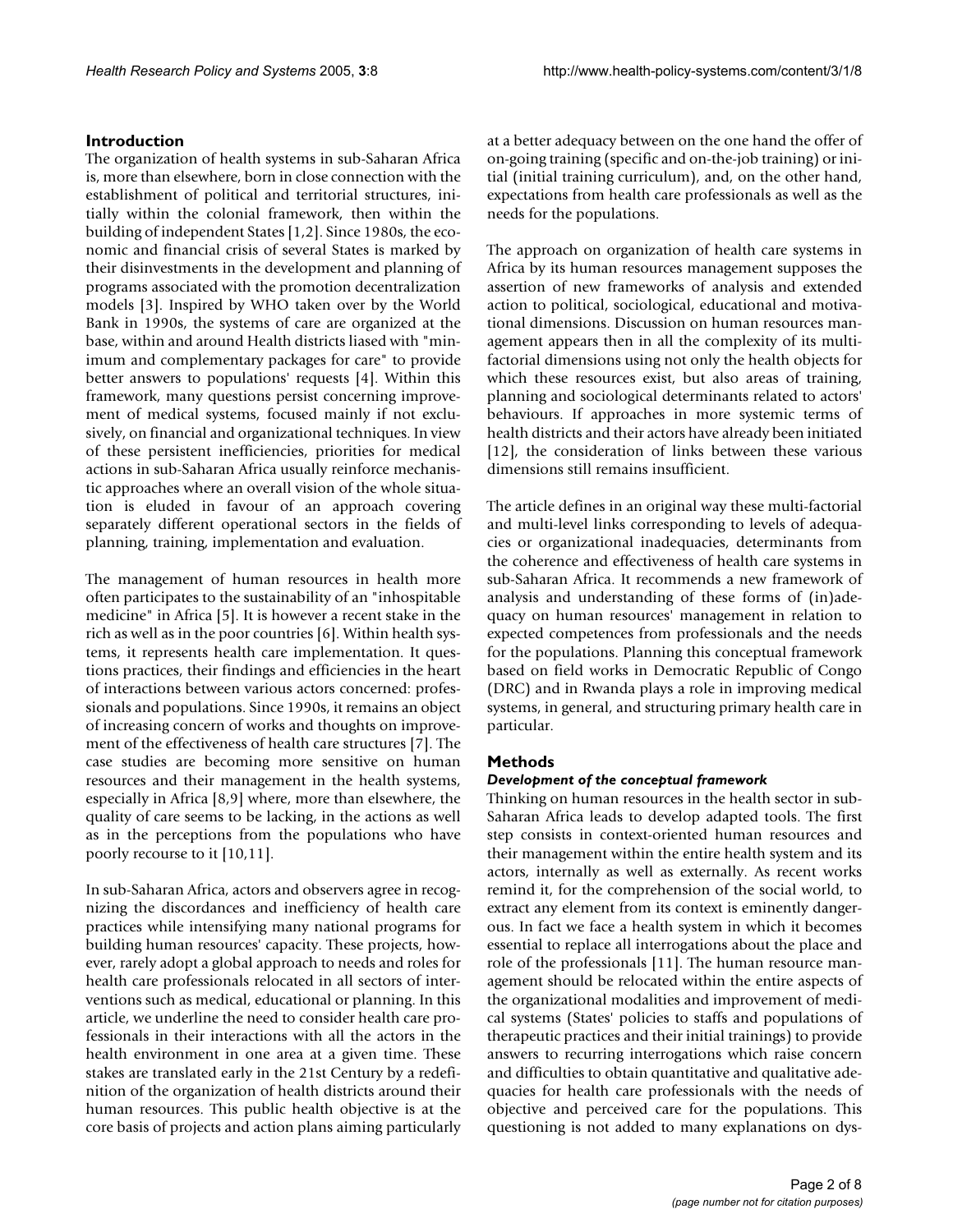functions of the African medical systems but opens way to the formulation of objectives for changes aiming at a better effectiveness in the health care system.

The search for a greater effectiveness regarding nursing practices and their recourse opens to the second step. This one is the opposite to break with actions burst in sectors of technical performances and scattered in distinct skills. In the approach to improve medical systems, there is not question any more to dissociate spatio-temporal dimensions in liaison with sectors of operation separating, for example, the local and immediate levels of operative functions for health care structures, on the one hand, and levels including organization and decision of the health care systems, on the other hand. These approaches by sectorial activities produce changes, which can only intervene within the medical system, without modifying its structure and its functioning, nor the links and their effects between its elements.

These two steps are found within a systemic approach of human resources in the health care sector. The systemic vision, supported by a research-action inter-sectorial approach, puts in perspective human resources in its interactions with all components of the medical systems. It opens a way towards a representation of changes, which suppose the overall progress of the system, to which they apply. The aim is the development of a new model of knowledge from the two human resources capacity building projects in central Africa concerning the field of health:

The first project, initiated three years ago in the Democratic Republic of Congo (DRC), recommends to support initial teaching in health sciences in the secondary level of education at the national level. In a first stage, the project develops coherence, relevance and understanding for a significant number of actors and stakeholders of strategic orientations, founders of the reform of the nurse sciences program required by the Department of Health Sciences Education within the Ministry of Health. In 2005, this reform is on the way. The whole process enables autonomy of teachers, as well as of learners, managers, department staff and supervisors.... It is by a methodological work calling upon concepts such as active pedagogies, skilled-based approach [13,14], organizational learning, thinking and self-assessment, built by partnership and interrelationships between all the actors together, giving greater importance to improving health care quality and their perceptions within the framework of Structures for primary health care.

The second project in progress is a national support to schools of nurse sciences in Rwanda. The steps and methods are similar to those launched in DRC. The interest carried to human resources passes by a second reading of the training package related to health sciences (professional, higher and academic levels). The search for a better adequacy between trainings and health professional expectations as well as those of the public regarding care, underlines the necessity to train nurses in technical secondary level on the skill-based approach. The project is also involved in an in-depth work with the various local and national actors: teachers, internship supervisors, directors of educational establishments, learners, and Ministries. It articulates, indeed, several organizational and institutional levels: local learning environments complying with medical standards, human resource requirements planning and training schemes.

When projects for general thinking are located and specific to a category of professionals (nurses), actors and fields are relocated in the entire medical environment including the populations, social and political supervisors. The stake is not just the detailed observation of actors and their relations with the health care systems, but to go *in fine* beyond traditional explanatory models of health care (dis)functioning in Africa focused on districts. The different sites contribute by developing an analysis framework on more complex realities than simple setting in linear equation between, on the one hand, the medical standards planned by national institutions, and, on the other hand, the assessment of local requirements in human resources without integration neither for their training modalities nor for the expectations expressed by the populations.

A grid of analysis is suggested where human resource management, including for nurses of primary health care structures, falls under the overall medical system and the diversity of its political actors, health care professionals or not. These components are considered within their dynamic interactions, as much undergone as built. It makes it possible to avoid separating artificially human resource management, perspectives for planning, training education, and evaluation. Persistent dichotomies between spheres of health and education are checked through penalizing field-based discordances between professionals' skill profiles and their needs while meeting populations-expressed expectations. The perspectives for efficient changes of a health system assumes improving different adequacy levels which are to avoid reduced searching " for oasis of rationality" [12], limited to dimensions of each health district, and to the implementation of sectorial projects launched together in space and time.

### **Results**

### *Presentation of the conceptual framework*

The diagram constitutes a grid of analysis of levels of (in)adequacies in human resources management in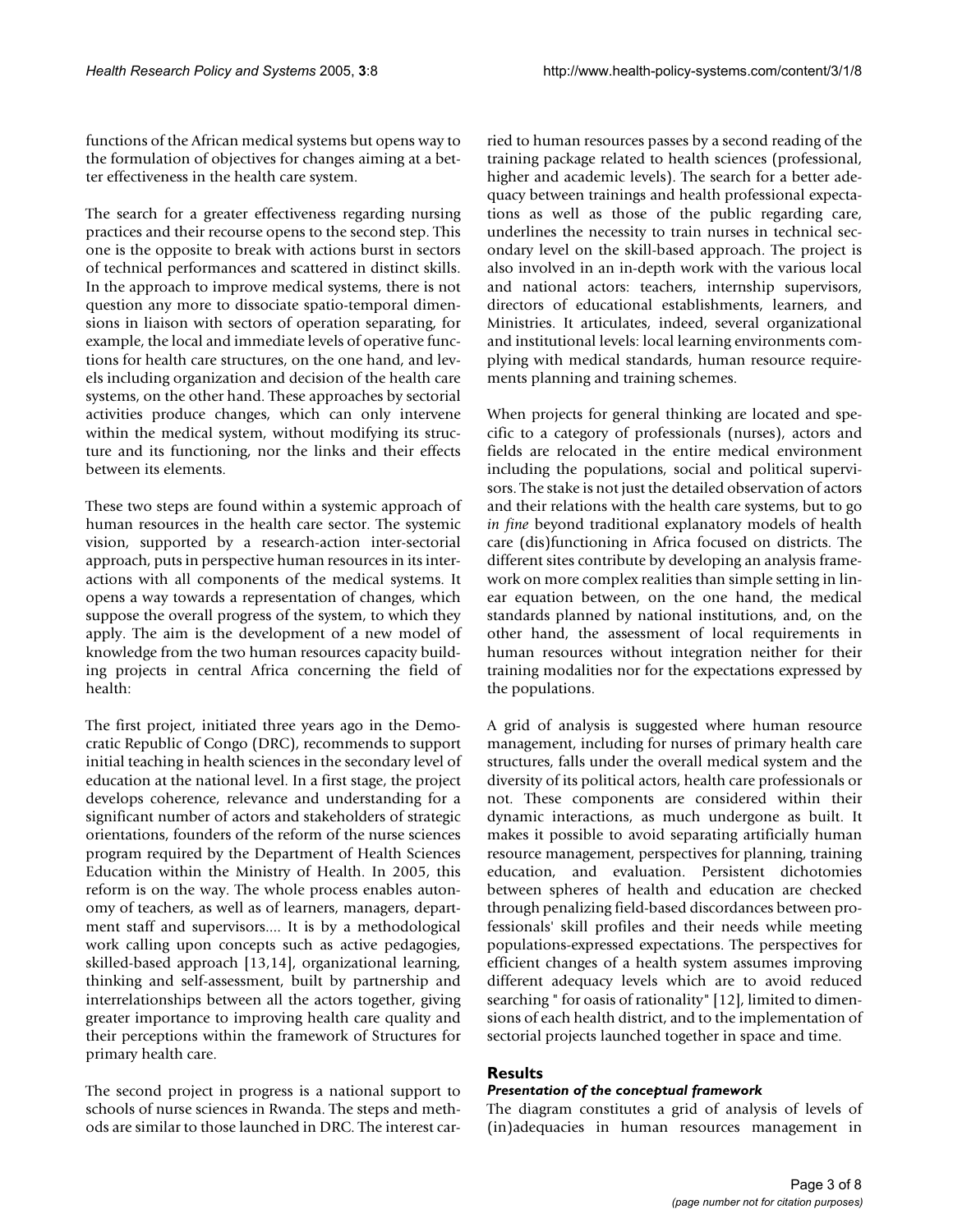

Figure I Grid of analysis for adequacy levels improving Human Resource Management in the field of Health.

health system with different components and organization methods for health care systems taking part in its (dis)functioning. The structure obtained is prompted by the articulation between levels and system organization sectors: States producing heath care system standards, with planning programs and health care system management and its professionals, and local actors and their training for care practice.

The elements are illustrated by the six "boxes" which define the major levels of adequacy between the management of the health care professionals and ways of improvements, in terms of quality of care and health system effectiveness. The arrows show links, i.e. the interdependences between these forms and levels of adequacy. The structure is provided by the overall composition of the diagram.

Elements, links and structure account for a "construction of health":

- Field of action of national policies inspired from international standards;

- Societies' stake and their Community participation;
- Object of local implementation of care.

These various levels of organization of health care system appear through three "sectors" shown in the diagram: from macro level developing qualitative and quantitative health care standards (the "Health sector" of the national and international policies concerned), to the meso, spaces and actors of the medical training registered in projects of companies like the "sectors of planning and of the human stock management" and, to the microphone of the daily practices of health whose forms of application depend directly on the "sector basic training" of the professionals.

These sectors show the importance of levels for observation, stakes and human resources analysis, as thoughts of social sciences in the field are concerned of articulation modalities between macro and microanalyses levels of standards and health care practices [15,16]. The articulation between forms fixing-up micro and macro levels is made to better apprehend political and social stakes of the health system. This critical reading tackles modalities for training and allocation for human resources within the health system and the forms of distribution of care needs. This diagram is not a simple picture structuring health systems. It allows also dialectical approach between the analysis of (in)adequacy levels of the human resource management in health system and of the inequalities in the heart of these inadequacies, that is to say, their differentiated distribution in the populations and spaces.

Lastly, the reading of the diagram can and should be done with flexibility, without giving an advantage to a particular input except actors, observers, and readers' experiences. This detailed presentation of adequacy levels does not answer to a specific order. On the other hand, for each one, this article underlines initially specificities before discussing them and opening on its links with other constitutive levels of adequacy of the overall structure. This somewhat formal rigidity is meeting concern to facilitate the legibility and understanding of selected adequacies but not to reify adequacy forms and their categories of actors in the heart of the adjustments' management between offer and needs in terms of human resources for the health systems. This management in sectors of training, planning or yet of accessibility accounts for the necessarily evolutionary structure of health systems as well as included elements and links.

# *Adequacy levels for human resource management in health*

*Adequacy between the skills-based profiles of health professionals, quality for health care offers, services (health system standards), needs and expectations expressed by the populations* Within the development of health system schemes at the international level [17,18] the States and their Ministry for Health define their own health system standards according to local contexts (economical situation and structural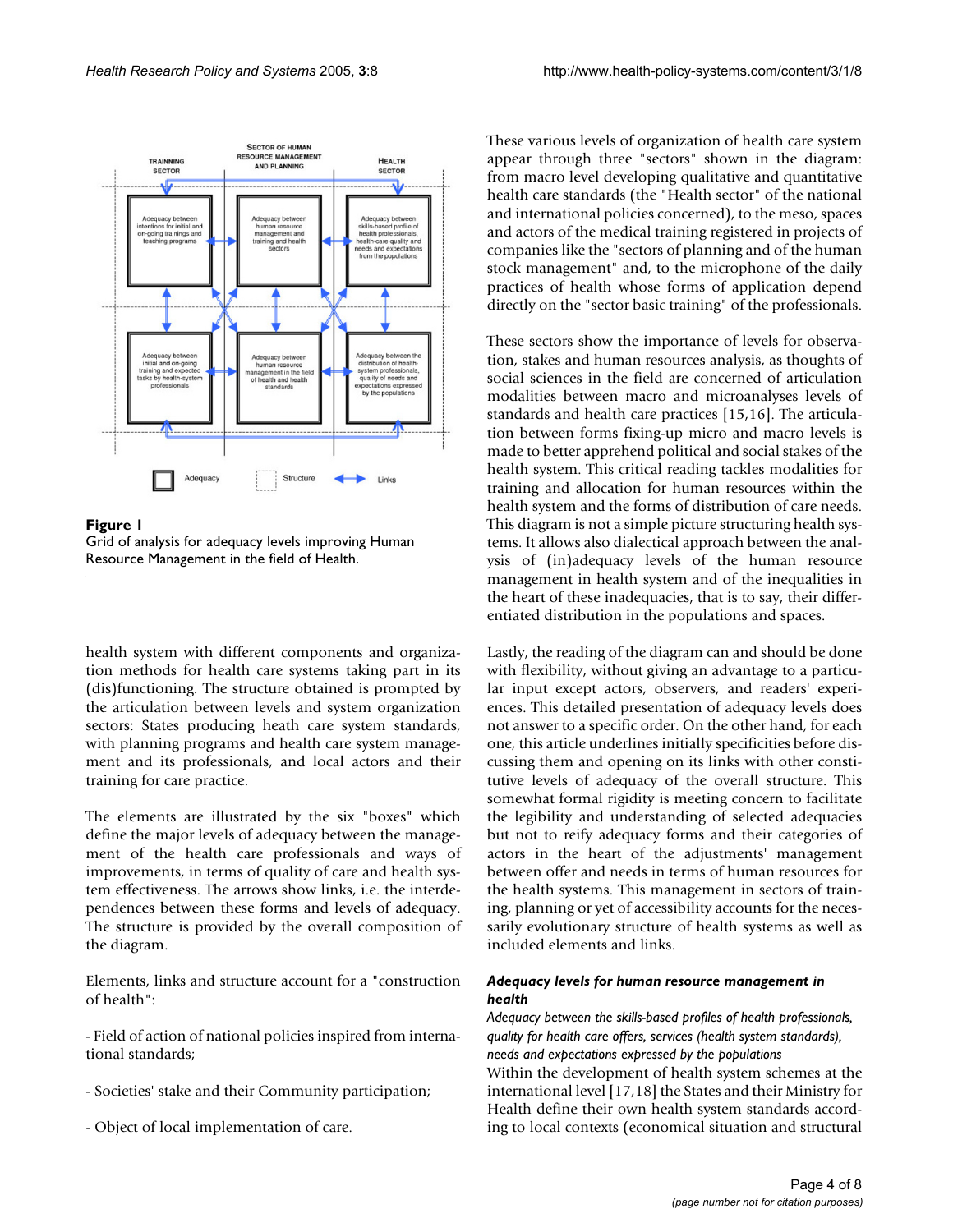records). These standards establish, in particular, relevant conditions of assigning activities between health care centres and the population, within the decentralized framework of health districts, and first referral hospitals located within or near the district. Without targeting a strict correspondence between population expectations and its needs, the qualitative adequacy between these two realities, established by health professionals and local epidemiological priorities, is essential to ensure an effective reference to health care structures. It necessitates accessibility being facilitated according to perception and acceptance by actors of the qualitative normative frameworks.

The standards should highlight measurements and needs expected from the population and health system professionals inclusively. Experts should be confronted with problems of priority health defined at the national level for populations in a given territory and time. These priorities can be defined according to practical orientations, in technical acts and expected activities of health professionals. Acts and resources can be specified according to categories of professionals, by developing skills-based profiles. The management and training for human resources are considered in the overall organization of the health system. It thus appears essential to check from experts and even from the population for the adjustment of health standards and skills-based profiles towards the reality of situations experienced and perceived by actors, in particular the public and primary health care professionals.

To question the adequacy of standards within the health environment with the reality of health problems encountered and perceived by the population, requires to meet actors during thorough qualitative surveys while making it possible to better determine their needs and the expression of their expectancies in order to integrate them in the development process of health standards. In Africa, these standards are still more often built without taking into account elements such as mental health or the role of tradi-therapeutics. The evolutions of the health standards should be adapted to problems experienced and felt by the populations (or defined through the health system as the new vertical programs). The qualitative adequacy of standards to the needs of societies is not, in fact, a static question but engages a progressive and continuous research/action. If health standards are a qualitative framework of reference, their definition and performances, open towards adequacy levels in more quantitative terms and whose implementation depends on available resources and appropriate needs.

#### *Adequacy between the distribution of health system professionals, quality for health care offers, services (health system standards), needs and expectations expressed by the populations*

Health standards quantitatively define modalities for human resources allocation within health districts in accordance with minimum packages and complementary activities. If situations are generally optimised by national health authorities, they will be conditioned by country capacities not only for human resources, but also for their management.

It is necessary to question not only the qualitative adequacy of health standards towards the needs expressed by populations, but also their quantitative adequacy according to available human resources in the sector. If standards are not adjusted to this reality, then it would be preferable to refer to more specific health references rather separate from real conditions of health care practice.

To favour these adequacies, complementary mechanisms should be considered like the development of professionals' skills-based profiles of the management. These mechanisms can in return validate or revise health standards.

#### *Human resource management adequacy in health system versus health standards*

Concretely, the question of the adequacy of qualitative and quantitative health standards with human resource management operates the passage of their definition according to an ideal situation with that of their definition as reflection of the national, provincial, regional, health district capacity according to the considered degree of decentralization.

This approach, first testing of field-based realities, requires a detailed inventory of human resources in health system. This thorough knowledge should be a priority in central Africa. Failing this it is difficult to set planning for human resource management. In certain situations, the setting-up of a Medical Association and Nurses Council will improve this knowledge and with it the adequacy required, since one of the first work of these organizations is its manpower census.

It is only from these records that progress can be made in terms of objectives, operations and health structures performances, in particular in terms of articulations between educational and health fields regarding the staff management (diplomas, ethical issues).

#### *Adequacy between human resource management in the field of education/teaching/training and the needs expressed by health and education sectors*

The planning of health sectors often considers exclusively its work in terms of management concerning its own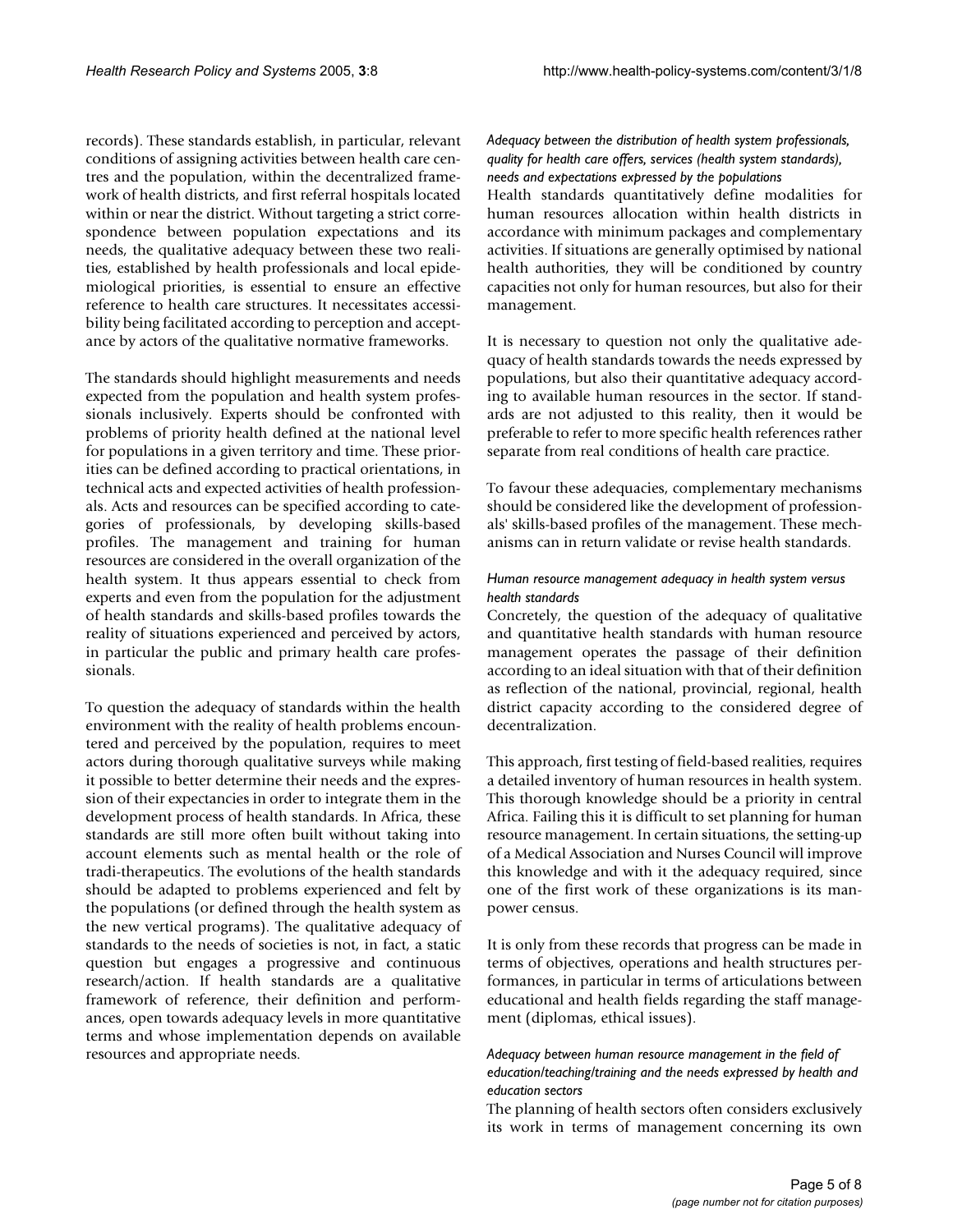human resources without any perspectives of coordination regarding human resource management in health and education system. This coordination however appears necessary insofar as the health and education sectors provide their contribution to the improvement of health care and services quality.

The adequacy between staff managements concerned with health and education remains essential indeed. It relates to learning modalities to reach the qualitative objectives for training and health care recommended by health standards. Thus a learning/teaching ratio in liaison with the teaching mechanism of the initial education should be referred to the existing resources in the field of education in order to adapt teaching structures to the real possibilities of the country and to consider the close links between trainings and health care quality regarding the staff management.

#### *Initial and on-going trainings adequacy versus realities of the expected tasks and implemented by different categories of health system professionals within the health system organization*

For a category of health professionals, the adequacy raises the issue of similarity of technical and professional education of the associated or technical level of education. This priority by category of actions is justified by the strong implication of these nursing personnel within the primary health care where they are in charge in certain contexts of more than 85% of the health care offer and services. Visà-vis to their important role in care practices, methodology in educational engineering defines a rather high and full profile of skills, that is to say, at the same time general practitioning and technical. The training adequacy to the implemented tasks for a category of health professionals, underlines the importance of health district as a body belonging to a coherent organization, as a first level of achievement within the field-based Human Resource Management, their inter-articulations, in particular according to categories of training and/or vocational identities which constitute the diversity of a health system.

The relocation of these adequacies by and between professional categories in the global vision of changes for the improvement of care and the effectiveness of health systems prevents professional conflicts of identities while supporting the inter-sectorial approaches. The on-the-job training should be finally adjusted with the realities on the field. The difficulty is then the planning of trainings, which has to be coherent between different professionals, and be integrated in the action plans of the health districts. The on-going training is part of vertical management programs with basic skills required by different health system professionals. The difference between the needs for care and professionals' skills are probably due to

the belief by the teachers of a spontaneous transfer of knowledge in situations.

#### *Adequacy of initial and on-going trainings' intentions versus teaching programs in health sciences for the trainers (teachers/supervisors/ health professionals/Heads of establishments...)*

In practice, one notes a lack of on-going training for teachers in many vertical programs. An aggravation of the dichotomy, established from the beginning by the inadequacy of teaching programs in health sciences, is proven by on-the-job trainings. It can be a question as well of updating vertical programs as actualising them on the concepts of primary health care and organization of health system.

Improving programs assumes reinforcing links between training objectives for future health-system professionals and teaching mechanisms in classroom as well as in the field of operation. Assessments and training plans for various levels of trainers are preconditions to any modification of program.

Beyond individual investments in training future healthsystem professionals, the systemic approach of actors opens a way towards an overall perspective of places and levels for trainings: from the hospital to the community, through health centres and the numerous administrative bodies. The sustainability of a teaching innovation necessitates some knowledge of adequacies by the team of trainers who ensure the follow-up and extension for changes adapted to the contexts of their achievement.

#### **Discussion**

An overall vision remains essential for a qualitative improvement of the health care and services' system. A participative and representative process of the diversity sectors at various levels of organization plays a role in better adequacies considered not only in their specificity but also in comparing the ones to the others between and within micro, meso and macro levels [19]. Among those actors at three organizational levels (Health – Education/ Planning – Human Resource Management), the question is the supporting of a common vision for change. This common horizon should come with change and even precede it. It is necessary that decision-makers and health experts from various adequacies share a same objective for change beyond specific modalities of its establishment depending on categories of actors and their level of intervention within the health system. For the decision-makers, it is a question of validating health standards for planning and programs in the contexts and conditions of their implementation. For the experts, it is a question of implementing more these planning and programs standards as effectively as possible. These are carried out and observed during trainings, practices and recourse to health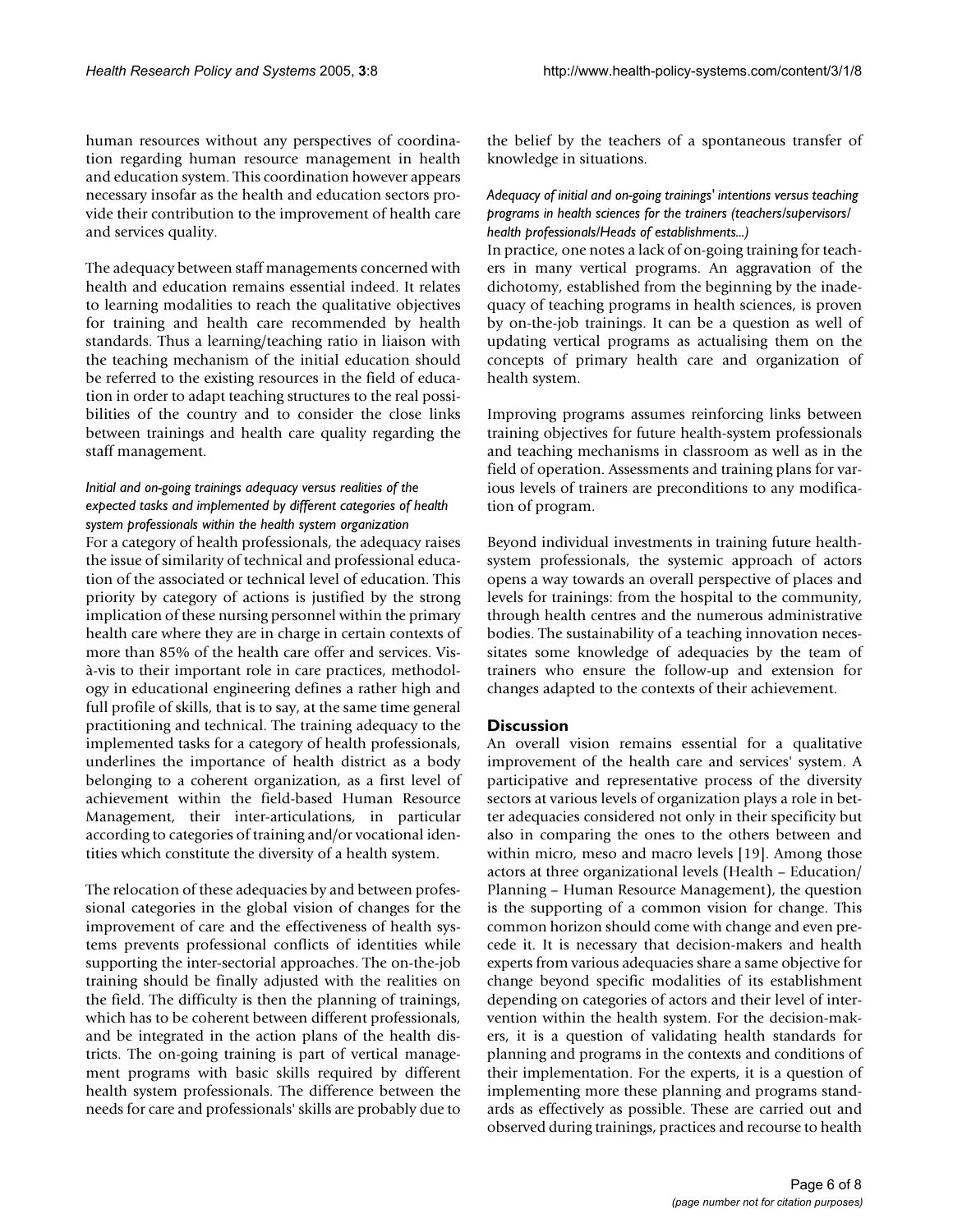care. The experts take part in the development of healthsystem standards while the decision-makers integrate practical field-based knowledge in the modalities for change.

Beyond field-based surveys included in its construction, the model is carrying a vision for change of the health system in all its dimensions and likely to be adopted by all the actors who share the standards and participate to its dynamic. Admittedly, in the programs presented, the attention focuses on actors at the peripheral level, nurses and health-system professionals, who are in daily contact with the health care demand and offer. However, these actors are also apprehended by their registration, their articulations with the selections, and inclusive standards of the health care system.

It is less a question of identifying a presumably adequate level of improvement relating to health systems similar to what seems to be limited to health district, than to release an overall and contextualized perspective of requirements and stakes regarding this improvement. By not taking into account the human resource management from its economist or technicist dimensions, the approach by its adequacy levels within the health systems does not take for an operational level, or even of privileged observation. The adequacies are included within the interactions between the different spatio-temporal levels of health-system organization in sub-Saharan Africa.

These spacio-temporal articulations, especially between daily and localized health practices and higher levels of development of health-system standards as educational for the organization of health care systems and their personnel, were already explored in Africa in particular by health-system anthropologists and sociologists [16]. Along with these works and the operational dimension given to the research, the identification and improvement of adequacy levels and modalities for human resource management adopt a framework of analysis dimension or level of operation. Being of multi inter-sectorial levels, this flexible model is distinguished from approaches focused on "robustness" of health districts to propose dynamic research/actions. It is no more a question of proceeding by fragmentation, neither by (de)limiting fields of operation and thinking field level in health districts, nor by artificial distinction of fields for human resource management (educational, technical, economic, sociological, political dimensions...).

The framework of analysis is not a conceptual abstract tool or "self-sufficient" recommending to improve health care structures. The health district remains an essential framework because it is a localized territory and a tool of implementation for the health system. It is in the heart of relations between actors, their aspirations and health organization, especially training for staff. The stakes for a greater effectiveness of health systems in Africa are located inside these interrelationships and their adjustments. The setting of adequacy is not conformed to modalities of implementation based on transfer of models and health standards developed international and national levels. For the development of health systems, the adequacy requires the advisory and participative approaches of all related actors at various space and time scales. The levels of decision, operation, development or evaluation are neither opposite nor juxtaposed between them. The level of health districts is, however, reinforced but not rigidified or isolated. It is approached not like a health system asset in sub-Saharan Africa but as a production space for health practices in permanent construction.

## **Conclusion**

Health like education is frequently presented as "everybody's business" in the 21st century societies. However, these two fields are often treated separately. The sub-Saharan African societies are representative of this dichotomy while, more than elsewhere, the poverty of the greatest population results in a poor adequacy and effectiveness between supply of care and its demand expressed by the populations. Improving primary heath care by the improvement of human resource management focuses, less on questions of means, decreased since the 1980 decade within the framework of the States of sub-Saharan Africa, than on links between their modalities of management, training and planning [20]. For years it was thought that human resources were only one aspect of dysfunctions of health districts, it is now evident that their modes of organization, in their technical, economical, educational, political, and sociological dimensions are the levers of real changes [21]. The merit for the framework of analysis proposed is to make available to various actors an overall perspective of the system to facilitate the emergence of a common vision for a more effective, socially and politically more coherent model. It recalls that behaviours of the actors, at the origin of the majority of health system dysfunctions are determined by factors amongst others educational, which are not only environmental or institutional. To act on human resources is therefore, to act on health system as a whole and thus to consider a real and sustainable impact.

# **Competing interests**

The author(s) declare that they have no competing interests.

### **Acknowledgements**

We thank all of the teachers of the medical technical institutes of Kinshasa who participated in the development of this research framework.